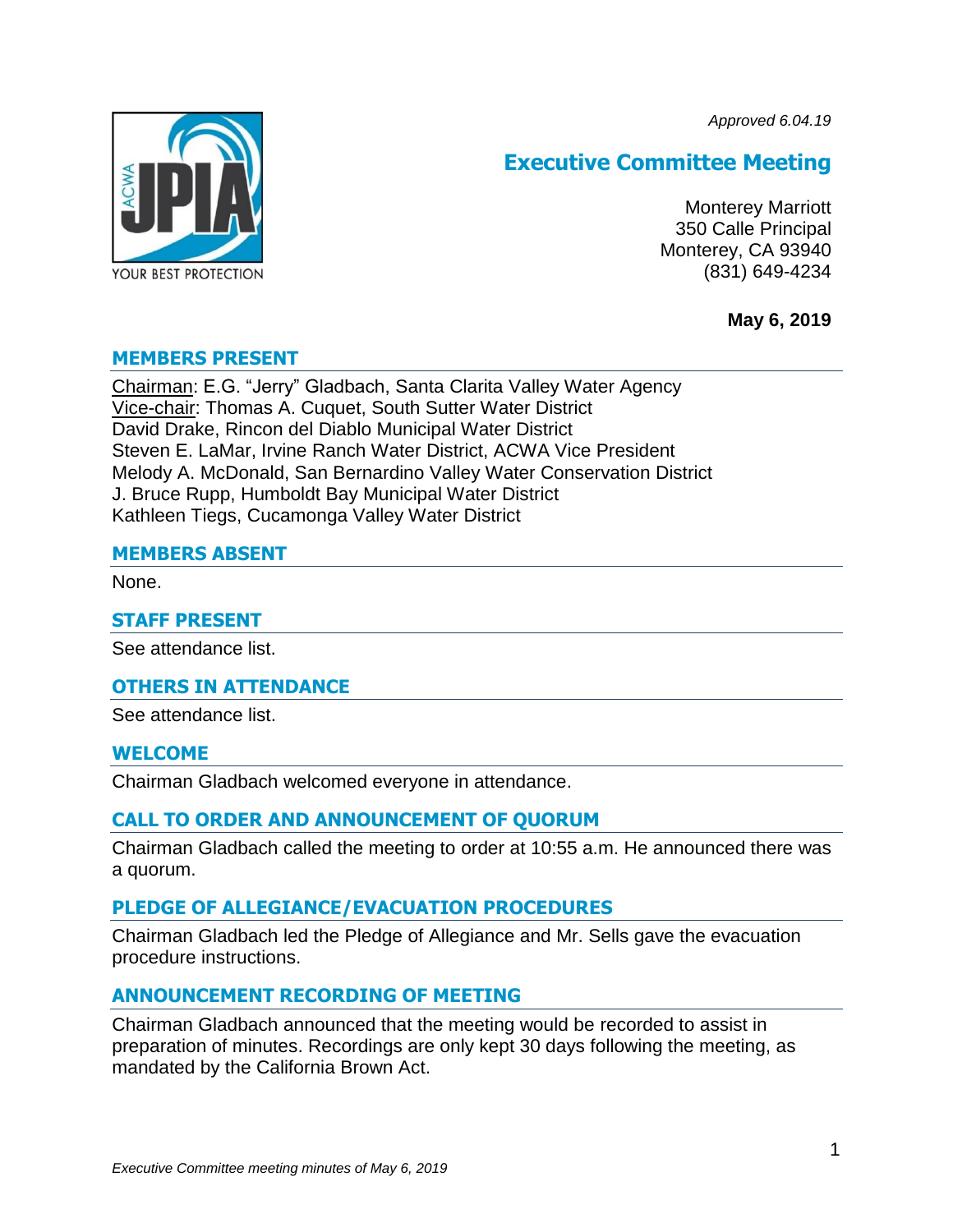### **PUBLIC COMMENT**

Chairman Gladbach noted that, as the agenda stated, members of the public would be allowed to address the Executive Committee on any agenda item prior to the Committee's decision on that item. Comments on any issues on the agenda, or not on the agenda, were also welcomed. No comments were brought forward.

### **INTRODUCTIONS**

Chairman Gladbach introduced the Executive Committee members, staff, and notable guests in attendance.

### **ADDITIONS TO OR DELETIONS FROM THE AGENDA**

Chairman Gladbach asked for any additions to, or deletions from, the agenda; staff had none.

### **CONSENT AGENDA**

Chairman Gladbach called for approval of the Consent Agenda:

M/S/C (Rupp/Drake) (Cuquet-Yes; Drake-Yes; Gladbach-Yes; LaMar-Yes; McDonald-Yes; Rupp-Yes; Tiegs-Yes): That the Executive Committee approve the minutes of the March 21, 2019 meeting; and approve the JPIA disbursements of:

Vendor Payments, Employee Benefits Claim Payments, Payroll, and summary of confidential claims payments for the Liability, Property, & Workers' Compensation Programs: March 1-15, 2019; March 16-30, 2019; and April 1-15, 2019.

### **ADMINISTRATION**

Meetings attended on behalf of the JPIA Several Executive Committee members and key staff presented refund checks to member agency board meetings.

### **PROGRAMS**

Property Program Committee

Committee Chairman Cuquet reported on the recommendations of the Property Program Committee's meeting on May 6, 2019. The following action items were presented to the Executive Committee for approval: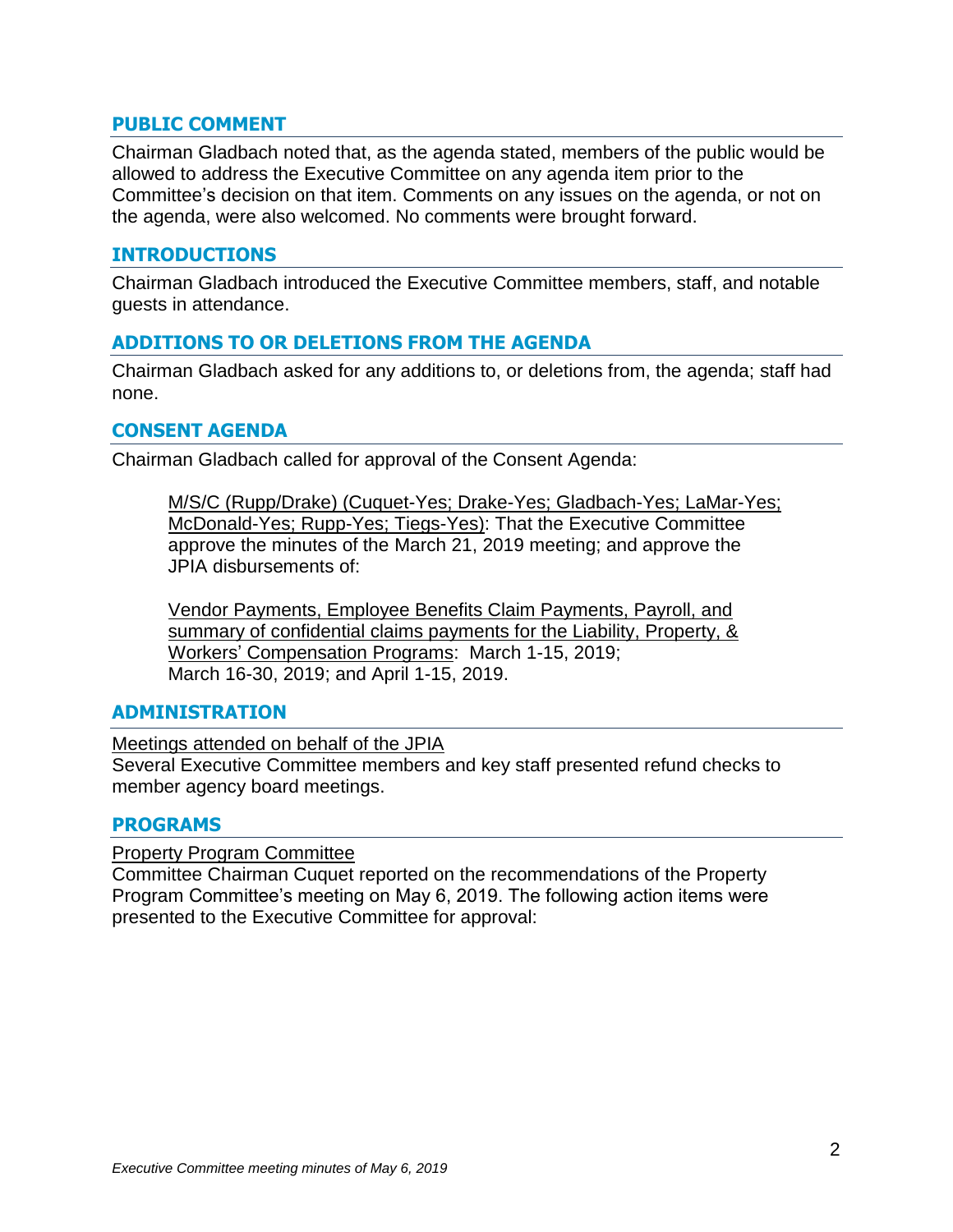M/S/C (Cuquet/Tiegs) (Cuquet-Yes; Drake-Yes; Gladbach-Yes; LaMar-Yes; McDonald-Yes; Rupp-Yes; Tiegs-Yes): That the Executive Committee accept the recommendation of the Property Program Committee to approve the amended 2019-2020 Memorandum of Property Coverage to exclude losses to all properties that are not scheduled prior to a loss except any acquisition under \$100 million will be automatically covered for up to 90 days, to add a definition of Cyber Liability, and limit the JPIA's pooled Cyber Liability exposure to a maximum of \$40,000 per occurrence, as presented.

M/S/C (Cuquet/Rupp) (Cuquet-Yes; Drake-Yes; Gladbach-Yes; LaMar-Yes; McDonald-Yes; Rupp-Yes; Tiegs-Yes): That the Executive Committee accept the recommendation of the Property Program Committee to approve that the 2019-2020 Renewal Terms and Pricing include a "not to exceed" a 50% rate increase, or as presented.

M/S/C (Cuquet/Drake) (Cuquet-Yes; Drake-Yes; Gladbach-Yes; LaMar-Yes; McDonald-Yes; Rupp-Yes; Tiegs-Yes): That the Executive Committee accept the recommendation of the Property Program Committee to approve no change in rates for the Property Program policy year July 1, 2019-20, and exclude contributions to the Natural Disaster Fund from 2019-20 policy year budget. Rates will remain the same for the following:

| • Real and Personal Property | \$0.081 |
|------------------------------|---------|
| • Mobile Equipment           | \$0.122 |
| • Automobiles                | \$0.689 |

### Workers' Compensation Program Committee

Committee Chairman Drake reported on the recommendations of the Workers' Compensation Program Committee's meeting on May 6, 2019. The following action items were presented to the Executive Committee for approval:

M/S/C (Drake/LaMar) (Cuquet-Yes; Drake-Yes; Gladbach-Yes; LaMar-Yes; McDonald-Yes; Rupp-Yes; Tiegs-Yes): That the Executive Committee accept the recommendation of the Workers' Compensation Program Committee to approve that a quarterly fee of \$1,000 per capita rate be assessed for members utilizing the Work Release Participant Program, effective July 1, 2019.

M/S/C (Drake/Rupp) (Cuquet-Yes; Drake-Yes; Gladbach-Yes; LaMar-Yes; McDonald-Yes; Rupp-Yes; Tiegs-Yes): That the Executive Committee accept the recommendation of the Workers' Compensation Program Committee to approve the Memorandum of Workers' Compensation Coverage, effective July 1, 2019.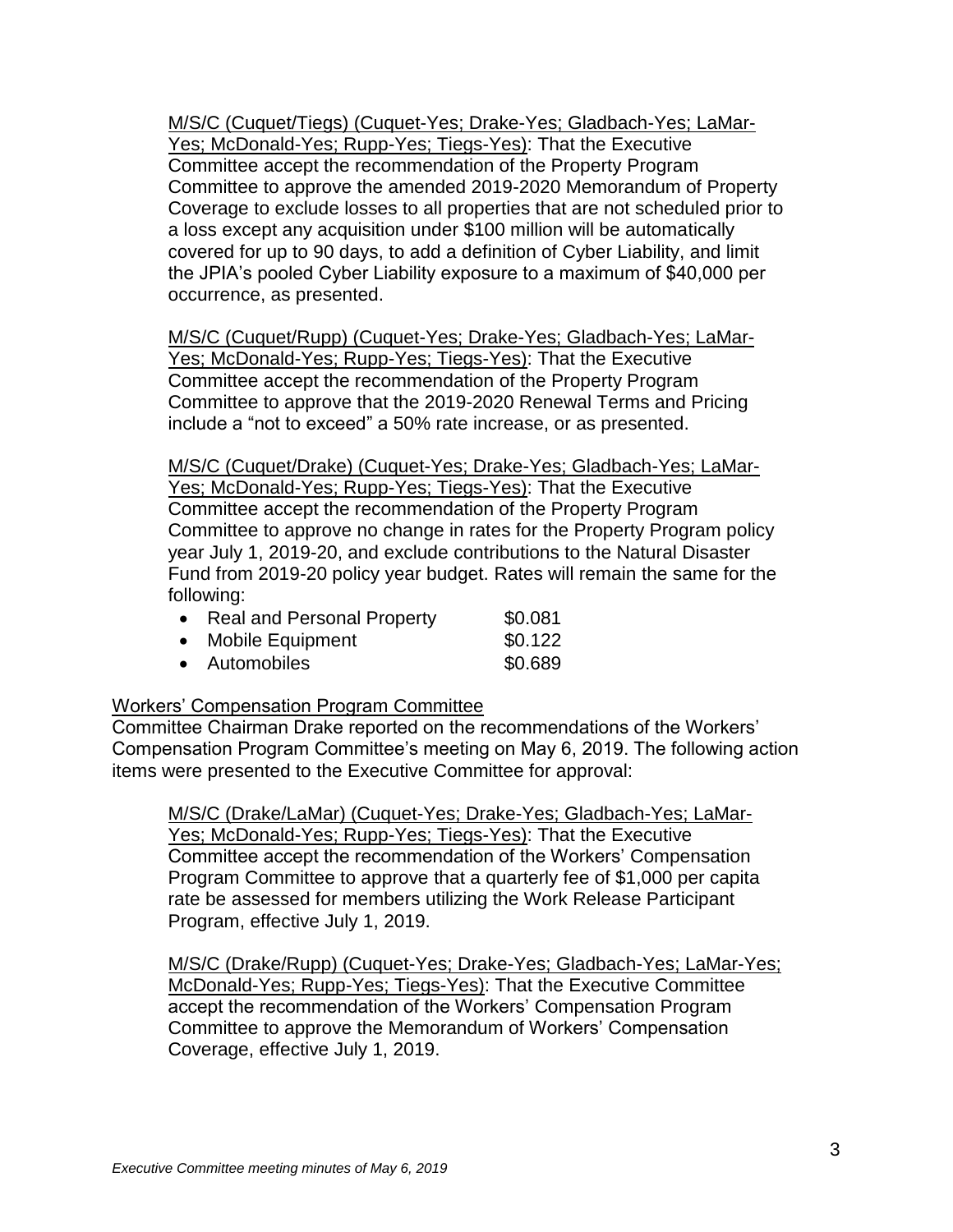M/S/C (Drake/Tiegs) (Cuquet-Yes; Drake-Yes; Gladbach-Yes; LaMar-Yes; McDonald-Yes; Rupp-Yes; Tiegs-Yes): That the Executive Committee accept the recommendation of the Workers' Compensation Program Committee to approve Safety National's excess renewal terms as presented, effective July 1, 2019.

M/S/C (Drake/Cuquet) (Cuquet-Yes; Drake-Yes; Gladbach-Yes; LaMar-Yes; McDonald-Yes; Rupp-Yes; Tiegs-Yes): That the Executive Committee accept the recommendation of the Workers' Compensation Program Committee to approve no changes to the pricing for the Workers' Compensation Program for policy year 7/1/19-20.

# **MEMBERSHIP**

### Zone 7 Water Agency

Ms. Thesing presented the Zone 7 Water Agency's application for admission into the Liability Program.

M/S/C (McDonald/Rupp) (Cuquet-Yes; Drake-Yes; Gladbach-Yes; LaMar-Yes; McDonald-Yes; Rupp-Yes; Tiegs-Yes): That the Executive Committee approve Zone 7 Water Agency's application for admission into the Liability Program.

Lower Tule River Irrigation District Groundwater Sustainability Agency Ms. Kyburz presented the Lower Tule River Irrigation District Groundwater Sustainability Agency's application for admission into the Liability Program.

M/S/C (McDonald/Drake) (Cuquet-Yes; Drake-Yes; Gladbach-Yes; LaMar-Yes; McDonald-Yes; Rupp-Yes; Tiegs-Yes): That the Executive Committee approve Lower Tule River Irrigation District Groundwater Sustainability Agency's application for admission into the Liability Program.

# McMullin Area Groundwater Sustainability Agency

Ms. Kyburz presented the McMullin Area Groundwater Sustainability Agency's application for admission into the Liability Program.

M/S/C (Tiegs/McDonald) (Cuquet-Yes; Drake-Yes; Gladbach-Yes; LaMar-Yes; McDonald-Yes; Rupp-Yes; Tiegs-Yes): That the Executive Committee approve McMullin Area Groundwater Sustainability Agency's application for admission into the Liability Program.

# Mid-Valley Water District

Ms. Kyburz presented Mid-Valley Water District's application for admission into the Liability Program.

M/S/C (Drake/Tiegs) (Cuquet-Yes; Drake-Yes; Gladbach-Yes; LaMar-Yes; McDonald-Yes; Rupp-Yes; Tiegs-Yes): That the Executive Committee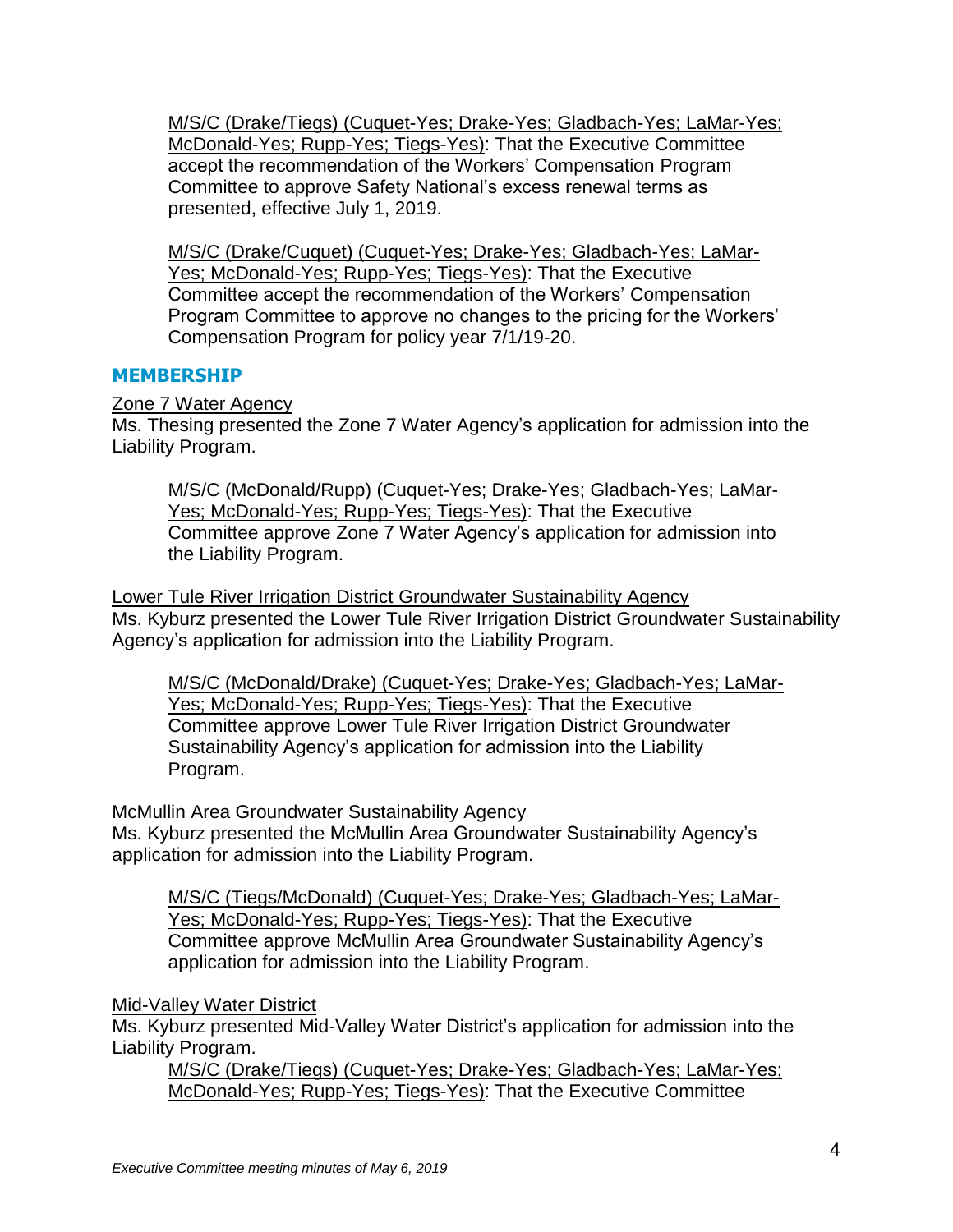approve Mid-Valley Water District's application for admission into the Liability Program.

Pixley Irrigation District Groundwater Sustainability Agency

Ms. Kyburz presented Pixley Irrigation District Groundwater Sustainability Agency's application for admission into the Liability Program.

M/S/C (Rupp/Drake) (Cuquet-Yes; Drake-Yes; Gladbach-Yes; LaMar-Yes; McDonald-Yes; Rupp-Yes; Tiegs-Yes): That the Executive Committee approve Pixley Irrigation District Groundwater Sustainability Agency's application for admission into the Liability Program.

Upper San Luis Rey Groundwater Subbasin Groundwater Sustainability Agency Ms. Kyburz presented Upper San Luis Rey Groundwater Subbasin Groundwater Sustainability Agency's application for admission into the Liability Program.

M/S/C (Drake/McDonald) (Cuquet-Yes; Drake-Yes; Gladbach-Yes; LaMar-Yes; McDonald-Yes; Rupp-Yes; Tiegs-Yes): That the Executive Committee approve Upper San Luis Rey Groundwater Subbasin Groundwater Sustainability Agency's application for admission into the Liability Program.

# **MISCELLANEOUS**

Future agenda items:

• None stated.

# CEO Update

Mr. Sells and staff updated the Executive Committee on relevant current issues. Those discussed were:

- Update on progress of Goals set for 2019:
	- o Present for Board of Directors' approval, and implement if approved, Captive Insurance Company.
	- o Develop and deliver Board training on requested topics throughout the state.
	- o Expand membership outreach.
	- o Finalize JPIA organizational core values and integrate into future planning.
	- o Explore and expand use of technology to mine information and streamline processes in order to better serve the pool (i.e. upgrade website, expand existing reporting capabilities, research new technology and software).

Availability for next meeting: Tuesday, June 4, 2019 in the Roseville office – no conflicts were noted.

The Executive Committee meeting adjourned at 11:35 a.m.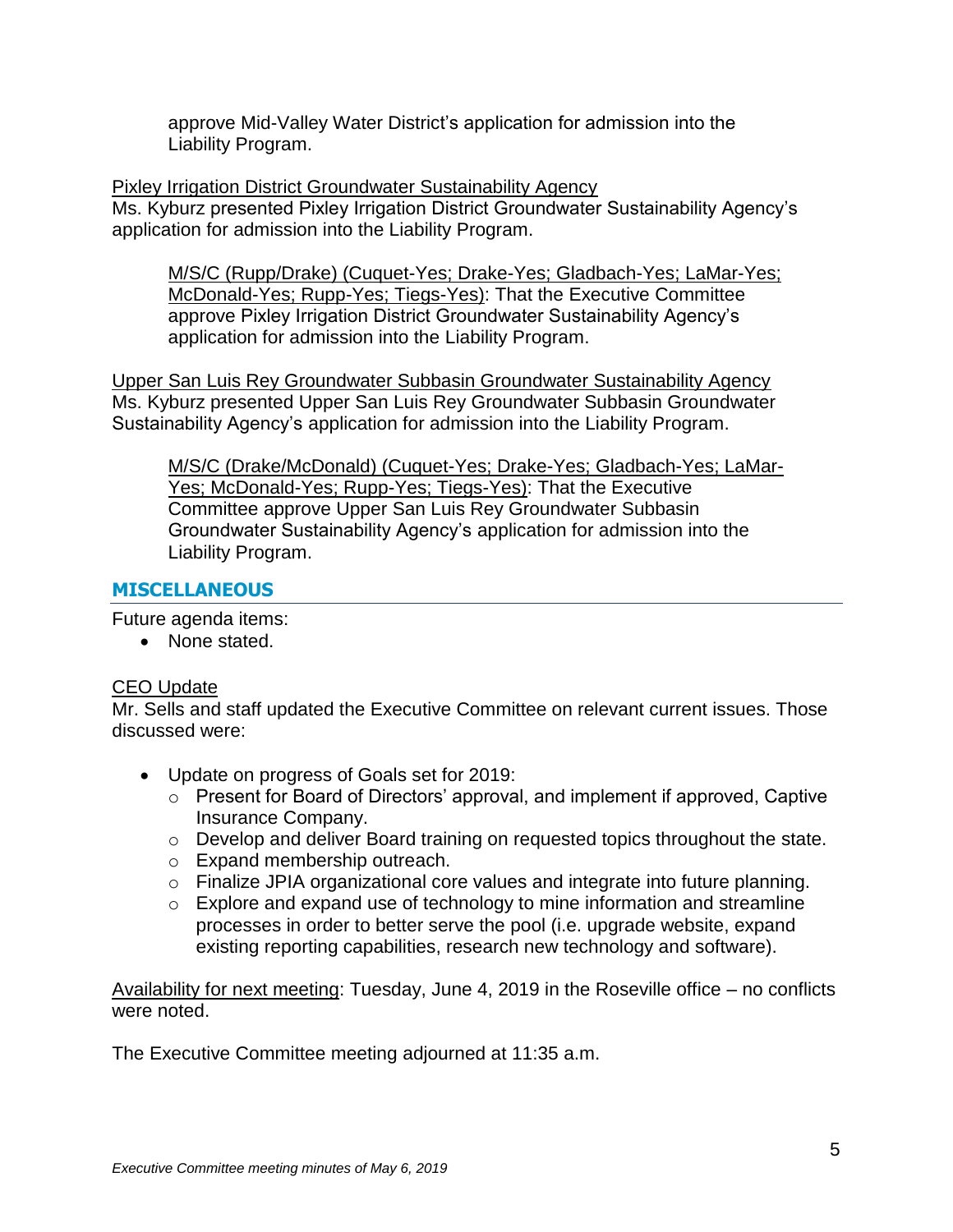# Attest:

X

E.G. "Jerry" Gladbach Chairman

X

Walter A. Sells Secretary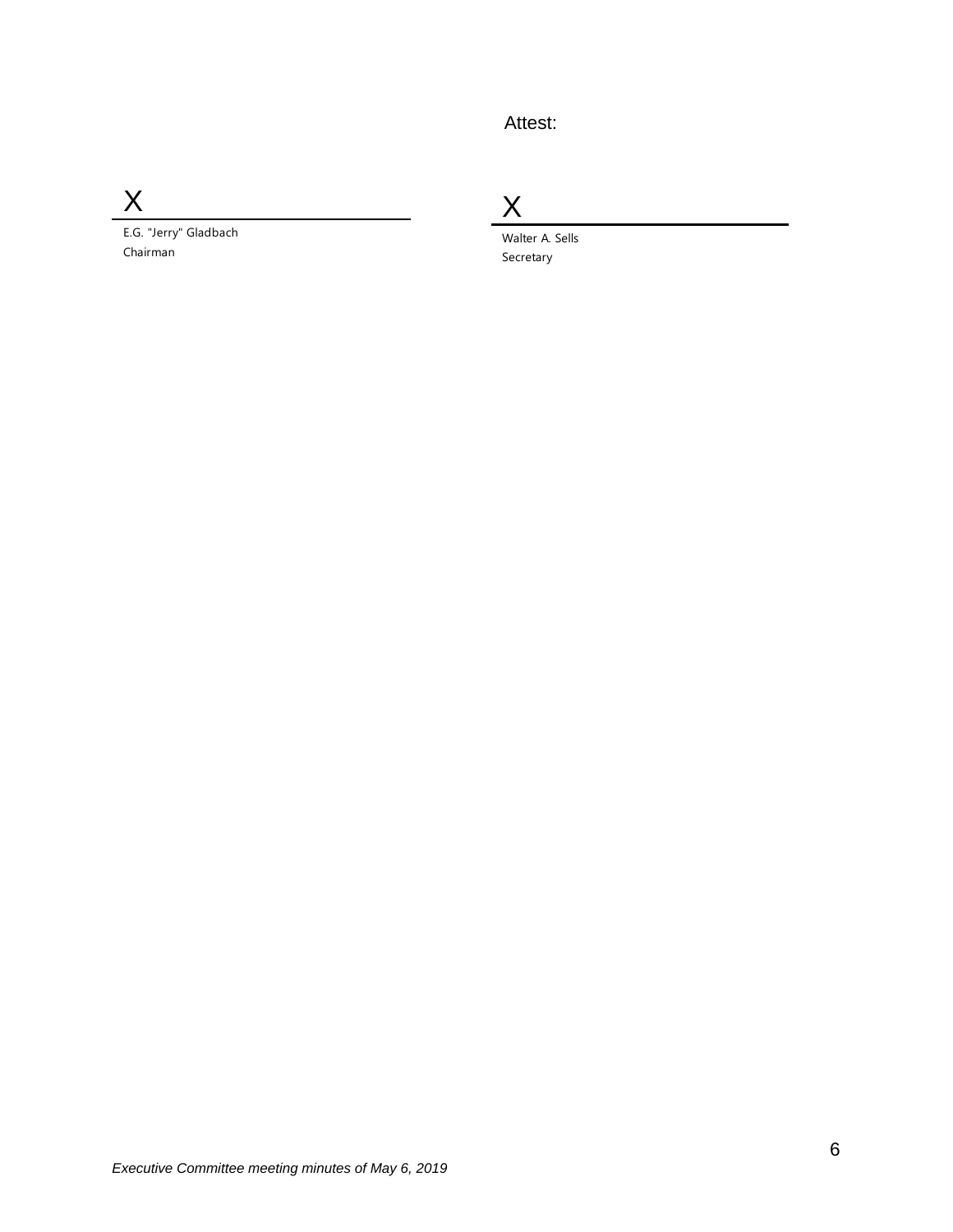### **EXECUTIVE COMMITTEE MEETING ATTENDEES**

### *District / Organization*

ACWA JPIA Mathew Bunde Sr. Risk Control Advisor ACWA JPIA Chimene Camacho HR Coordinator ACWA JPIA **David** David deBernardi Director of Finance ACWA JPIA **Robert** Greenfield General Counsel ACWA JPIA Peter Kuchinsky Lead Risk Control Advisor ACWA JPIA Debbie Kyburz Lead Member Services Rep. ACWA JPIA Ethan Larson Administrative Assistant I ACWA JPIA Jennifer Nogosek Liab./Property Claims Manager ACWA JPIA Sylvia Robinson Publications & Web Editor Andy Sells Chief Executive Officer ACWA JPIA Patricia Slaven Director of HR/Admin. ACWA JPIA Dianna Sutton Finance Manager ACWA JPIA **Karen** Thesing Director of Insurance Services ACWA JPIA **Bobbette** Wells Executive Assistant to the CEO Alameda County Water District **Alameda County Water District** John Weed Director Antelope Valley-East Kern Water Agency Patti Rose Human Resources Bard Water District **Ron** Ron Derma General Manager Bella Vista Water District **Communist Communist Communist Communist Communist Communist Communist Communist Communist Communist Communist Communist Communist Communist Communist Communist Communist Communist Communist Comm** Chino Basin Desalter Authority **Betty** Betty Anderson Director Clear Creek Community Services District Mark Engel Director Fresno Irrigation District The Context Ceorge Porter Director Helix Water District Daniel McMillan Director Henry Miller Reclamation District No. 2131 Douglas Goodman Director Kinneola Irrigation District **Melvin** Melvin Matthews General Manager Main San Gabriel Basin Watermaster Dan Arrighi Director Mid-Peninsula Water District Tammy Rudock General Manager Mission Springs Water District **Randy Duncan** Director Mission Springs Water District **Steve** Gresha Director Mission Springs Water District **Article State Article Article Article Article Wallum** General Manager Mission Springs Water District **Nancy** Nancy Wright Director North Coast County Water District **Ack Ack Accord Burgett** Director Oakdale Irrigation District The Steve Knell General Manager Oakdale Irrigation District **The Community Convention Convention** Crystal Board Member Orange County Water District **Cathy** Cathy Green Director Paradise Irrigation District The Chairman Kevin Phillips Finance Chairman PFM Asset Management Lauren Brant Managing Director PFM Asset Management **Sarah** Sarah Meacham Managing Director Placer County Water Agency **Ed** Horton Consultant Rancho California Water District Carol Lee Brady Carol Lee Brady Director Rancho California Water District Tom Marcoux Safety & Risk Officer Rincon del Diablo Municipal Water District Greg Thomas General Manaer Rio Alto Water District Craig Weaver Board President Sacramento Suburban Water District **Concretive Concretive Concretive Concretive** Seneral Manager San Bernardino Valley Municipal Water District June Hayes Director

# *First Name Last Name Position* ACWA JPIA **Thor** Benzing Sr. Risk Control Advisor